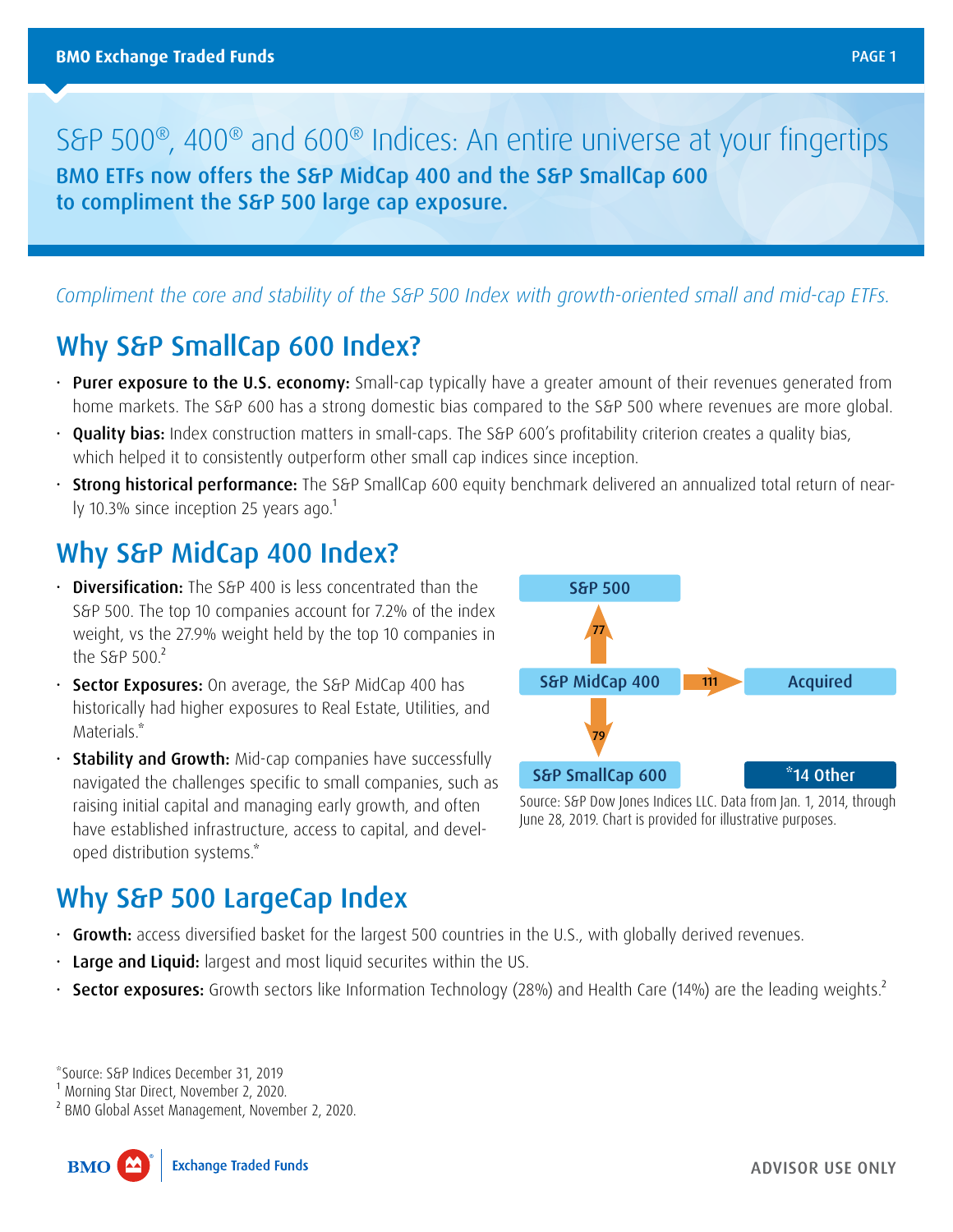| BMO S&P 500 Index ETF              |            |                                     |  |  |
|------------------------------------|------------|-------------------------------------|--|--|
| <b>ZUE</b>                         | <b>ZSP</b> | <b>ZSP.U</b>                        |  |  |
|                                    |            | hedged to CAD unhedged unhedged USD |  |  |
| Distribution Yield: 1.4% $\vert$ Q |            |                                     |  |  |
| Mgmt. Fee 0.08%                    |            |                                     |  |  |
| Risk Rating: Medium                |            |                                     |  |  |

#### Index Characteristics

BMO S&P US Mid Cap Index ETF **[ZMID](https://www.bmo.com/gam/ca/advisor/products/etfs?fundUrl=/fundProfile/ZMID#fundUrl=%2FfundProfile%2FMID) [ZMID.F](https://www.bmo.com/gam/ca/advisor/products/etfs?fundUrl=/fundProfile/ZMID.F#fundUrl=%2FfundProfile%2FMID.F) ZMID.U**<br>unhedged **hedged** to CAD unhedged USI hedged to CAD unhedged USD Distribution Yield: 1.4% | **Q** Mgmt. Fee 0.15% Risk Rating: Medium

|             | BMO S&P US Small Cap Index ETF      |  |
|-------------|-------------------------------------|--|
| <u>ZSML</u> | ZSML.F ZSML.U                       |  |
|             | unhedged hedged to CAD unhedged USD |  |
|             | Distribution Yield: 1.5%   $Q$      |  |
|             | Mgmt. Fee 0.20%                     |  |
|             | Risk Rating: Medium to High         |  |

#### Index Fundamentals

|                                 | S&P 500                  | S&P 400 | S&P 600   |
|---------------------------------|--------------------------|---------|-----------|
| Mean Market Cap (USD Million)   | \$56,491                 | \$4,435 | \$1,215   |
| Median Market Cap (USD Million) | \$22,336                 | \$3,702 | \$995     |
| Total Market Cap (USD Million)  | \$28,532,500 \$1,774,000 |         | \$730,215 |
| Weight of Largest Constituent   | 6.50%                    | 0.80%   | 0.60%     |
| Weight of Top 10 Constituents   | 28.00%                   | 7.20%   | 5.50%     |

|                            | S&P 500 | S&P 400 | S&P 600 |
|----------------------------|---------|---------|---------|
| P/E (projected)            | 21.80   | 18.42   | 19.15   |
| P/B                        | 3.50    | 197     | 1.66    |
| Standard Deviation (3 Yr)  | 17.90%  | 22.07%  | 23.35%  |
| Standard Deviation (10 Yr) | 13.30%  | 16.25%  | 20.20%  |

# Sector Breakdown







| ■ Information Technology 28.1% |  |
|--------------------------------|--|
|                                |  |
| ■ Consumer Discretionary11.6%  |  |
| Communication Services 10.9%   |  |
|                                |  |
|                                |  |
|                                |  |
|                                |  |
|                                |  |
|                                |  |
|                                |  |
|                                |  |

Source: BMO Global Asset Management October 2020.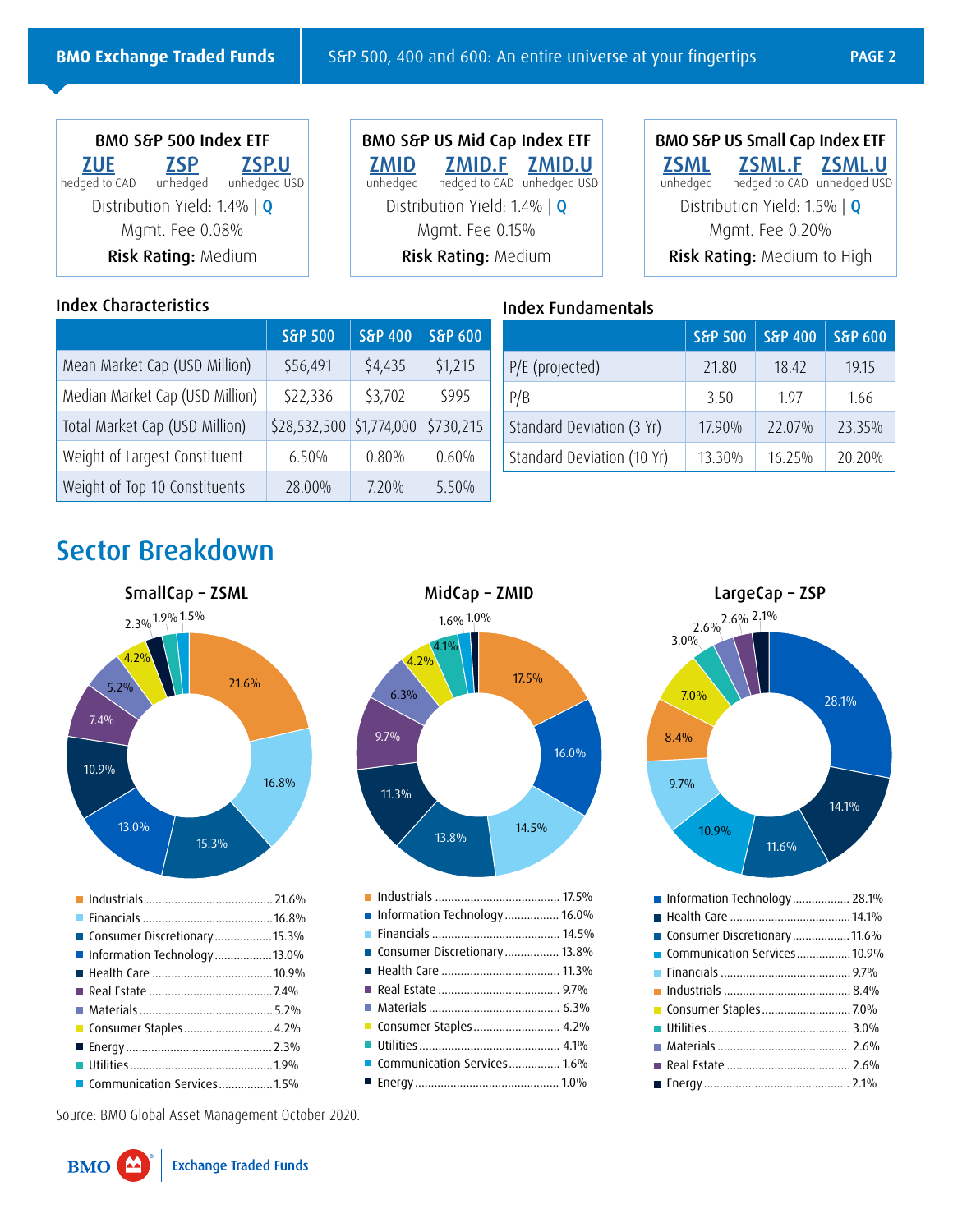0

# Performance



20 return are in CAD. Source: MorningStar Direct October 31, 2020. Risk is defined by 20 year annualized standard deviation. Returns are 20 year annualized. Both risk and

| <b>Name</b>                                                                                                             | YTD.     | $-1$ Yr |              |       |       | 2 Yr 3 Yr 5 Yr 10 Yr 15 Yr |      |      | 20 Yr Since Inception Inception Date |            |
|-------------------------------------------------------------------------------------------------------------------------|----------|---------|--------------|-------|-------|----------------------------|------|------|--------------------------------------|------------|
| S&P 500 TR                                                                                                              | 3.33     | 971     | 11.99        | 10.42 | 11.71 | 13.01                      | 9.12 | 6.41 | 9.90                                 | 11/09/1989 |
| S&P MidCap 400 TR                                                                                                       | -7.91    | $-1.15$ | 3.81         | 2.87  | 7.39  | 10.36                      | 8.52 | 8.35 | 11.22                                | 30/08/1991 |
| S&P SmallCap 600 TR                                                                                                     | $-15.48$ | $-7.72$ | $-2.39$ 0.20 |       | 6.48  | 10.39                      | 7.91 | 8.71 | 10.33                                | 31/01/1995 |
| Source: Morning Star Direct, October 31, 2020. All returns in USD.                                                      |          |         |              |       |       |                            |      |      |                                      |            |
| The Index approach to accessing U.S. equity                                                                             |          |         |              |       |       |                            |      |      |                                      |            |
| Because the U.S. equity market is efficient a rules-based approach to U.S. equity exposure can be effective, especially |          |         |              |       |       |                            |      |      |                                      |            |

## 8 The Index approach to accessing U.S. equity

when staying invested for the long term. S&P Indices has a long and successful history in index construction, and is trust-Because the U.S. equity market is efficient a rules-based approach to U.S. equity exposure can be effective, especially ed within the industry as a provider of some of the largest and most widely recognized indexes.

#### 0 Percentage of Funds that underperformed their benchmark US Equity **Example 19**

| <b>Fund Category</b> | <b>Comparison Index</b>     | 5 $Yr(96)$ | 3 Yr (%) | 1 $Yr(%)$ |
|----------------------|-----------------------------|------------|----------|-----------|
| Large-cap            | S&P 500 <sup>®</sup>        |            | 66       |           |
| Mid-cap              | S&P MidCap 400 <sup>®</sup> | 56         | 43       | 29        |
| Small-cap            | S&P SmallCap 600®           |            | 52       |           |

Source: SPIVA Report, September 10, 2020. Return data as of December 31, 2019.

\*You cannot invest directly in a market index.